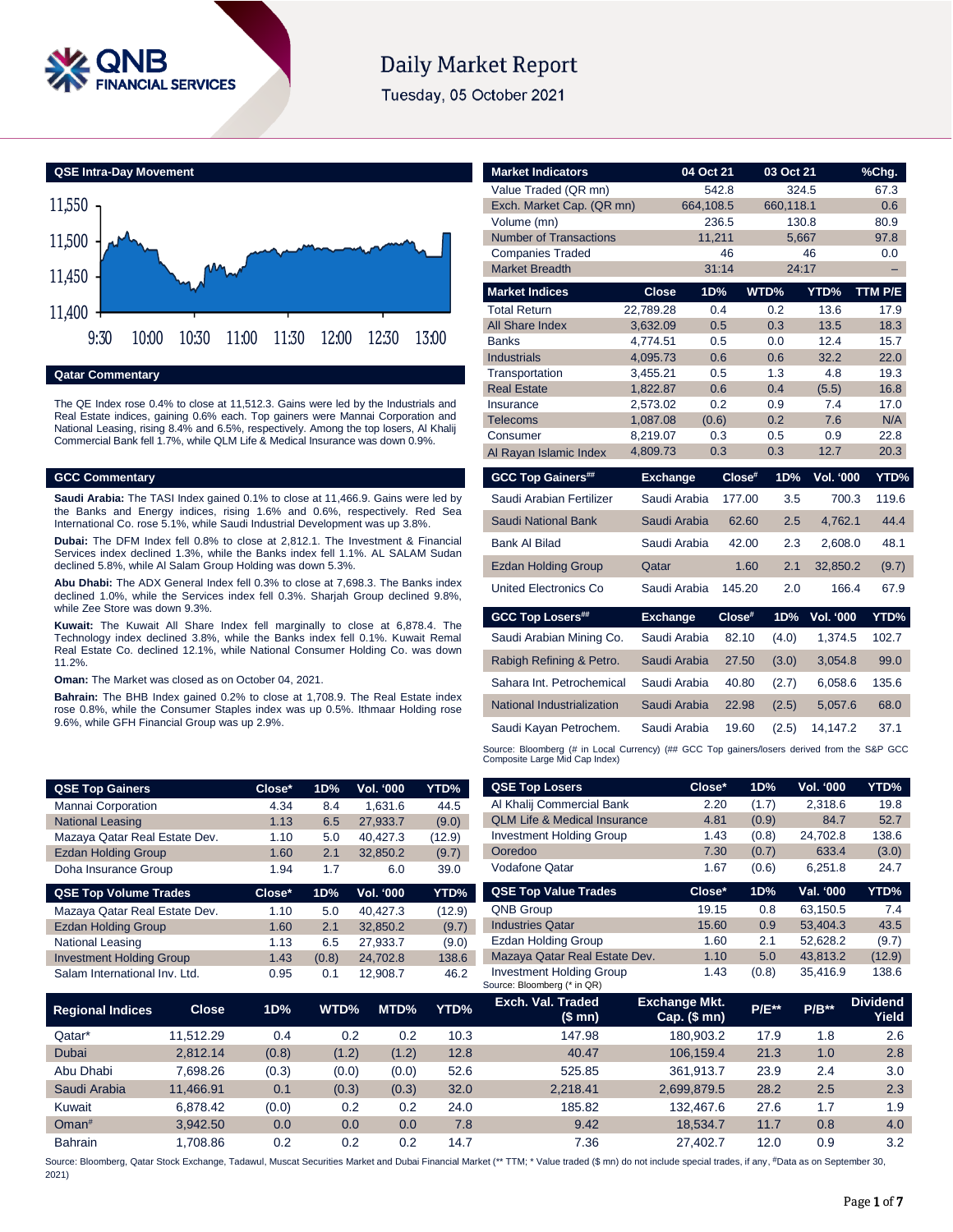#### **Qatar Market Commentary**

- The QE Index rose 0.4% to close at 11,512.3. The Industrials and Real Estate indices led the gains. The index rose on the back of buying support from GCC, Arab and foreign shareholders despite selling pressure from Qatari shareholders.
- Mannai Corporation and National Leasing were the top gainers, rising 8.4% and 6.5%, respectively. Among the top losers, Al Khalij Commercial Bank fell 1.7%, while QLM Life & Medical Insurance was down 0.9%.
- Volume of shares traded on Monday rose by 80.9% to 236.5mn from 130.8mn on Sunday. Further, as compared to the 30-day moving average of 169.9mn, volume for the day was 39.2% higher. Mazaya Qatar Real Estate Dev. and Ezdan Holding Group were the most active stocks, contributing 17.1% and 13.9% to the total volume, respectively.

| <b>Overall Activity</b>        | Buy $\%^*$ | Sell %*  | Net (QR)          |
|--------------------------------|------------|----------|-------------------|
| Qatari Individuals             | 42.73%     | 55.09%   | (67,054,027.4)    |
| <b>Oatari Institutions</b>     | 12.78%     | 23.02%   | (55,594,578.3)    |
| Qatari                         | 55.51%     | 78.10%   | (122, 648, 605.6) |
| <b>GCC Individuals</b>         | 0.37%      | 0.59%    | (1,237,547.4)     |
| <b>GCC</b> Institutions        | 4.85%      | 0.68%    | 22,631,317.1      |
| <b>GCC</b>                     | 5.22%      | 1.28%    | 21,393,769.7      |
| Arab Individuals               | 13.62%     | 13.42%   | 1,071,066.6       |
| <b>Arab Institutions</b>       | 0.04%      | $0.00\%$ | 188,400.0         |
| Arab                           | 13.65%     | 13.42%   | 1,259,466.6       |
| <b>Foreigners Individuals</b>  | 2.92%      | 3.15%    | (1,263,994.3)     |
| <b>Foreigners Institutions</b> | 22.71%     | 4.05%    | 101,259,363.7     |
| <b>Foreigners</b>              | 25.62%     | 7.20%    | 99,995,369.4      |

Source: Qatar Stock Exchange (\*as a % of traded value)

### **Ratings, Global Economic Data and Earnings Calendar**

#### **Ratings Updates**

| Company                      | <b>Agency</b> | Market. | Tvpe*                      | <b>Old Rating</b> | <b>New Rating</b> | <b>Rating Change</b> | <b>Outlook</b> | <b>Outlook Change</b>    |
|------------------------------|---------------|---------|----------------------------|-------------------|-------------------|----------------------|----------------|--------------------------|
| Al Ain Ahlia<br>Insurance Co | S&P           | UAE     | Local Issuer<br>Credit/FSR | -                 | A-/A·             | -                    | STABLE         | $\overline{\phantom{0}}$ |

Source: News reports, Bloomberg (\* LT – Long Term, ST – Short Term, FSR- Financial Strength Rating, FCR – Foreign Currency Rating, LCR – Local Currency Rating, IDR – Issuer Default Rating, SR – Support Rating, LC -Local Currency, FBD - Foreign Bank Deposits, LBD - Local Bank Deposits, CRA - Counterparty Risk Assessment, BCA - Baseline Credit Assessment, ABCA - Adjusted Baseline Credit Assessment)

#### **Global Economic Data**

| Date <sup>1</sup> | Market | Source'       | <b>Indicator</b>            | Period | Actual  | Consensus       | Previous |
|-------------------|--------|---------------|-----------------------------|--------|---------|-----------------|----------|
| $04-10$           | Japan  | Bank of Japan | Monetary Base YoY           | Ser    | 11.70%  | $\qquad \qquad$ | 14.90%   |
| $04-10$           | Japan  | Bank of Japan | Monetary Base End of period | Sep    | ¥663.5t | $-$             | ¥661.3t  |
|                   |        |               |                             |        |         |                 |          |

Source: Bloomberg (s.a. = seasonally adjusted; n.s.a. = non-seasonally adjusted; w.d.a. = working day adjusted)

#### **Earnings Calendar**

| <b>Tickers</b> | <b>Company Name</b>                  | Date of reporting 3Q2021 results | No. of days remaining | <b>Status</b> |
|----------------|--------------------------------------|----------------------------------|-----------------------|---------------|
| <b>QNBK</b>    | QNB Group                            | 10-Oct-21                        | 5                     | Due           |
| QNCD           | <b>Qatar National Cement Company</b> | 10-Oct-21                        | 5                     | <b>Due</b>    |
| <b>NLCS</b>    | Alijarah Holding                     | 14-Oct-21                        | 9                     | Due           |
| <b>QIBK</b>    | <b>Qatar Islamic Bank</b>            | 17-Oct-21                        | 12                    | <b>Due</b>    |
| QIGD           | <b>Qatari Investors Group</b>        | 17-Oct-21                        | 12                    | Due           |
| <b>KCBK</b>    | Al Khalij Commercial Bank            | 18-Oct-21                        | 13                    | <b>Due</b>    |
| <b>ABQK</b>    | Ahli Bank                            | 19-Oct-21                        | 14                    | <b>Due</b>    |
| <b>QFLS</b>    | <b>Qatar Fuel Company</b>            | 20-Oct-21                        | 15                    | <b>Due</b>    |
| AKHI           | Al Khaleej Takaful Insurance Company | 25-Oct-21                        | 20                    | Due           |
| <b>DOHI</b>    | Doha Insurance Group                 | 27-Oct-21                        | 22                    | <b>Due</b>    |

Source: QSE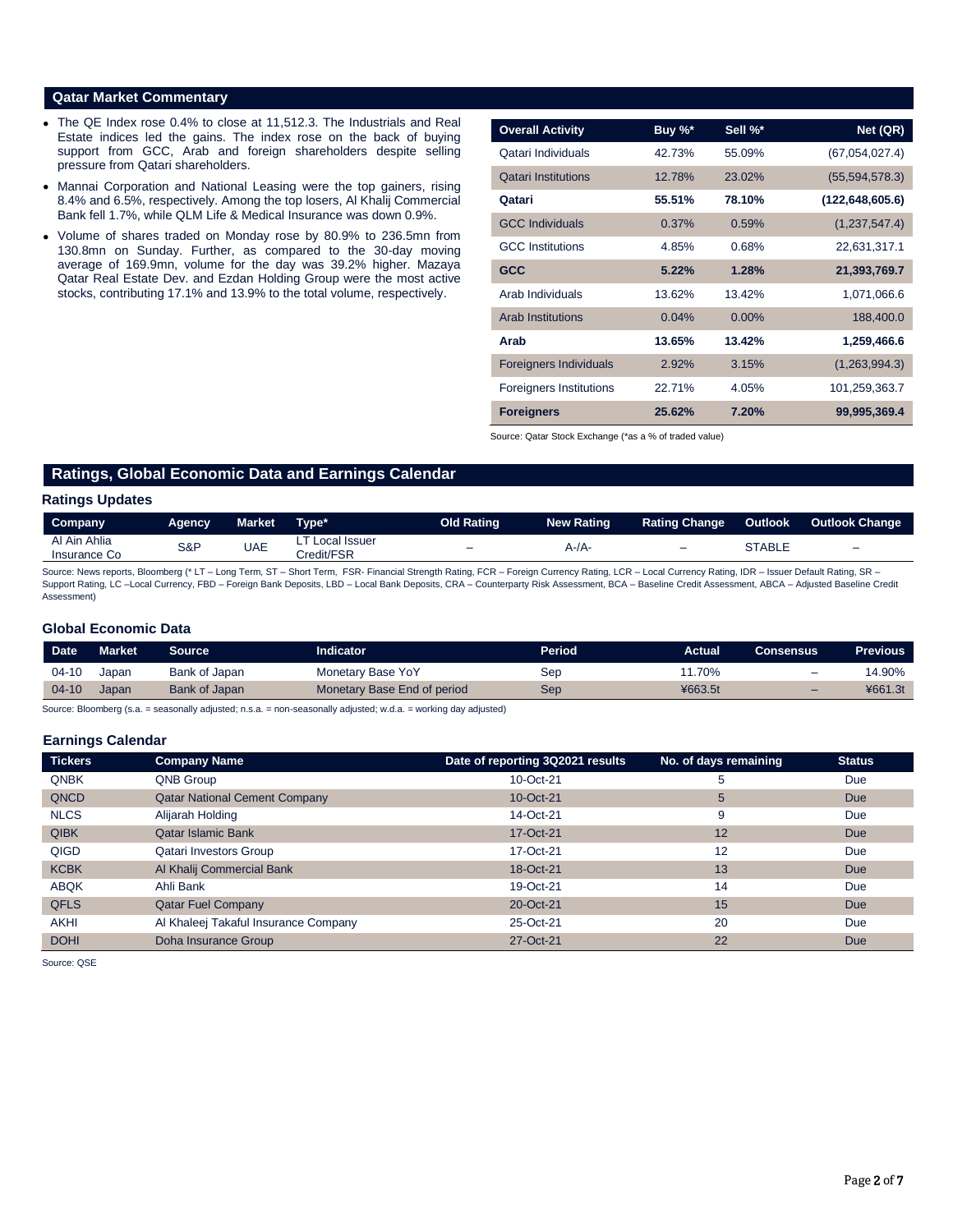#### **News**

#### **Qatar**

- **QNBK, Ripple partner to enhance cross-border payments –** QNB Group (QNBK), the largest financial institution in the Middle East and Africa, unveiled its global strategy for crossborder payments with the launch of a remittance service developed in partnership with Ripple, the leading provider of enterprise blockchain solutions. According to the agreement both sides signed, QNB Group will initially pilot Ripple's global financial network technology, RippleNet, with QNB Finansbank in Turkey as part of a group roll out, with plans to expand to other key remittance corridors in the future. Through RippleNet, QNB Group aims to improve cross-border payments and expand its remittance service across multiple countries in a quick succession. This partnership will deliver near real-time payments, to provide a unique and differentiated experience for QNB Group's customers. (Peninsula Qatar)
- **QATI owned Antares tops Lloyd's Peer Analysis for investment performance –** Antares Managing Agency Ltd ("Antares"), the Lloyd's of London specialist insurer and reinsurer, owned by Qatar Insurance (QATI), announced that Antares Syndicate 1274 has ranked first for investment performance in 2020 according to J P Morgan Asset Management's Lloyd's Peer Analysis. Antares received a 5.34% return on investment for the 2020-year end, against a market average of 2.91%. Syndicate 1274 also achieved second place for the three-year average return over the period 2018 to 2020. The J P Morgan Asset Management Lloyd's Peer Analysis compares the 2020 investment performance of Lloyd's syndicates with average trust fund assets in excess of £100mn over the period 2018-2020. This study is derived from Lloyd's Statistics 2020 and includes investment performance of syndicate trust fund assets and excludes the investment performance associated with Funds at Lloyd's assets. (Peninsula Qatar)
- **COVID-19: Qatar better off than GCC peers, says OBG –** Qatar was not only able to withstand the economic challenges of the pandemic better than its GCC peers, it is also well placed for recovery, buoyed by rising demand for LNG and downstream products in Asia, according to Oxford Business Group's (OBG) latest COVID-19 Response Report on the country. "Qatar, like the rest of the region, was hit hard by the COVID-19 pandemic and the sharp decline in hydrocarbons prices and demand in 2020. However, its economic recovery is expected to pick up in 2021, supported by plentiful natural gas reserves, high purchasing power among the population, construction activity related to the North Field expansion and the growth of nonhydrocarbons industries," the report said. The 2022 FIFA World Cup would also help, it added. OBG noted that Qatar's economy was in a resilient position at the start of the pandemic, having had invested heavily in upgrading its trade-related infrastructure and health care. These investments, the report noted, enabled the country absorb the economic shock and maintain one of the lowest COVID-19 mortality rates in the world since breakout. (Qatar Tribune)
- **Minister: Qatar airports will be ready in time for 2022 World Cup visitors influx –** HE the Minister of Transport and Communications Jassim bin Saif Al-Sulaiti underscored that the transport sector's plans linked to Qatar National Vision 2030 do not stop at a certain limit, noting that in 2022 everyone will see an integrated public transport system in the country, with applications and an integrated linkage system for access destinations that could be the first of its kind in the Middle East if not in the world. This came in a statement by HE Al-Sulaiti on the sidelines of the three-day Transport Engineering Conference and Exhibition, which started Monday. Organized by the Qatar

Society of Engineers under the patronage of the Ministry of Transport and Communication (MoTC), the event is the first of its kind, as it is characterized by its comprehensiveness in discussing the three recognized branches of transportation (land, air and sea). (Gulf Times)

- **QIBK to disclose its 3Q2021 financial results on October 17 –** Qatar Islamic Bank (QIBK) will disclose its financial statement for the period ending September 30, 2021 on October 17, 2021. (QSE)
- **AKHI to disclose its 3Q2021 financial results on October 25 –** Alkhaleej Takaful Insurance (AKHI) will disclose its financial statement for the period ending September 30, 2021 on October 25, 2021. (QSE)
- **Qatar 2Q GDP falls 0.3% QoQ –** Qatar's GDP fell 0.3% QoQ in 2Q, according to The Qatar Ministry of Development Planning and Statistics. GDP rose 4.0% YoY. (Bloomberg)
- **Vodafone Qatar showcases innovative digital solutions for construction industry at Project Qatar 2021 –** Vodafone Qatar announced its participation in Project Qatar, the international construction technology and building materials exhibition, which opened Monday at the Doha Exhibition and Convention Centre (DECC) and will run until October 7. Project Qatar is the country's biggest and most comprehensive construction business platform and will see high-level government speakers, market leaders, and specialists take part in discussions around the future of the industry and how businesses can embrace technology to digitally transform. During the exhibition, Vodafone will be displaying solutions that address the specific needs of the construction industry, and which are particularly focused on how technology can be used to enhance workers' safety, operational efficiency, and site data analysis. (Gulf-Times.com)
- **Indosat Ooredoo to Expand 4G LTE to 645 Remote Villages by 2022 –** Indosat Ooredoo, Indonesia's leading digital telecommunications company, continues its network coverage expansion by adding 4G/LTE service in 124 remote villages. The network deployment is part of the company's commitment to supporting the Government's program to fulfill 4G coverage throughout Indonesia and deploying 4G/LTE service across 645 remote villages by 2022. (Bloomberg)
- **QC: Qatar private sector exports grew 43% in July –** The exports of the private sector in July as per certificates of origin issued by Qatar Chamber (QC) amounted to QR1.71bn, showing a YoY increase of 43% compared to QR1.2bn in the same month last year, according to economic newsletter released by Qatar Chamber. The newsletter, prepared by QCs Research & Studies Department, highlighted a report about exports of the private sector in July 2021. Data showed that the value of exports in July remains close to its highest level at the beginning of pandemic, which amounted to QR1.95 bn in February 2020, while it registered a sharp increase of 200% when compared to the lowest level in April 2020. In July 2021, the private sector's exports of essential oils decreased by 34.8 on MoM, while they increased by 45.8% on YoY base. Aluminum exports decreased by 25% on MoM base, while they increased by 44.3% on YoY base. Industrial gases exports decreased by 65.8% on MoM base and by 43.1% on YoY base. (Peninsula Qatar)
- **'Project Qatar to position Qatar as key investment destination' –** The staging of this year's Project Qatar will have a significant and positive impact on Qatar's efforts to position itself as a key investment destination, said HE the Minister of Commerce and Industry and Acting Minister of Finance Ali bin Ahmed Al-Kuwari, who inaugurated the event. The 17th edition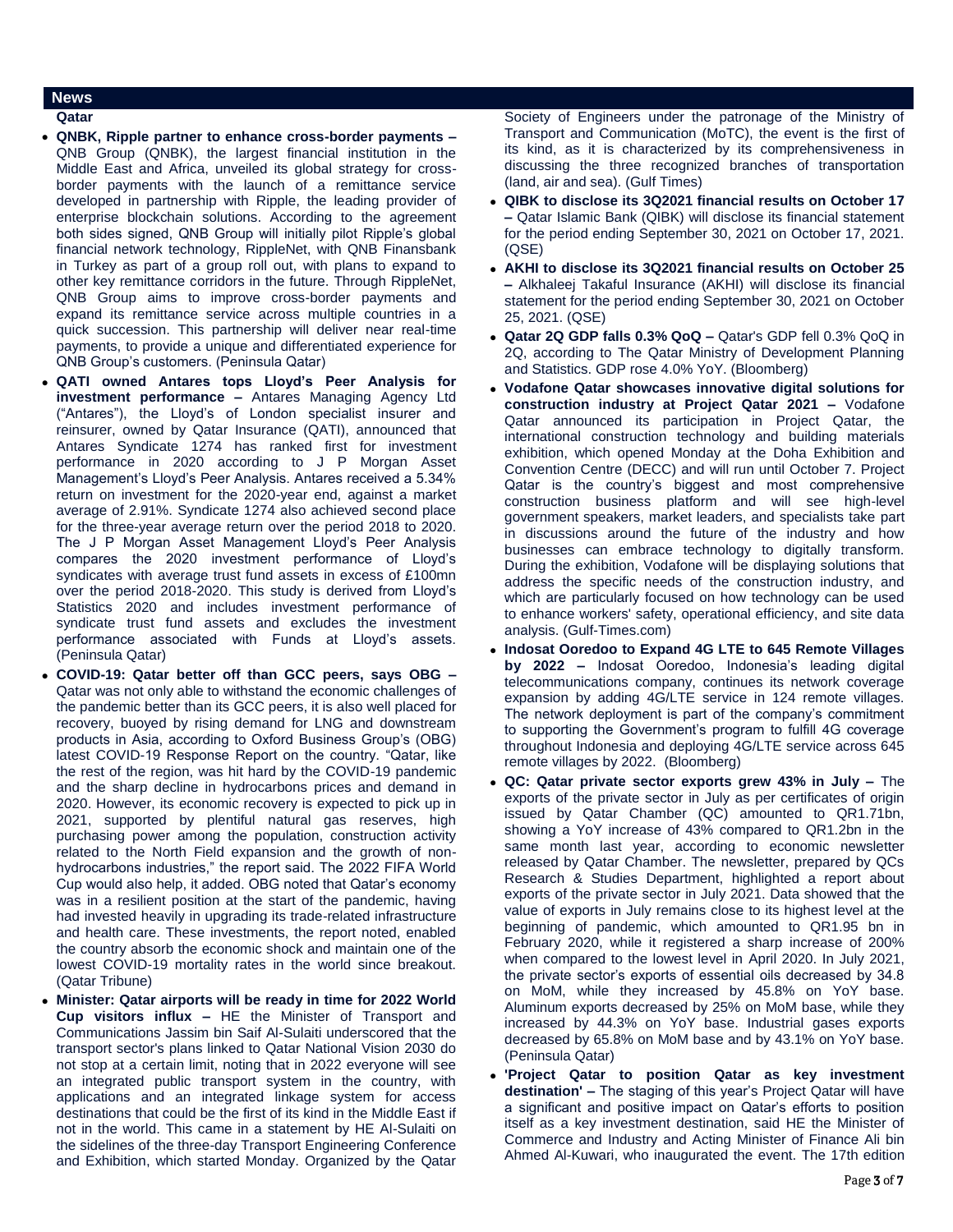of the 'International Construction Technology and Building Materials Exhibition', which will run until October 7 at the Doha Exhibition and Convention Centre (DECC), is being held under the patronage of HE the Prime Minister and Interior Minister Sheikh Khalid bin Khalifa bin Abdulaziz Al-Thani. (Gulf-Times.com)

- **Al-Kuwari calls for comprehensive and fair global economic environment –** HE the Minister of Commerce and Industry and Acting Minister of Finance, Ali bin Ahmed Al-Kuwari participated virtually in the Fifteenth session of the United Nations Conference on Trade and Development (UNCTAD 15), hosted by Barbados. This year's edition of the quadrennial conference, held under the theme, 'From inequality and vulnerability to prosperity for all', explored ways to bridge the gap between developed, developing, and the least developed countries, as well as highlighting the pivotal role of trade in achieving comprehensive development and prosperity for countries. The challenges posed by Covid-19 necessitated the consolidation of efforts to combat the pandemic, not only nationally, but also on a cross-national level, Al-Kuwari said, further explaining that the crisis underscored the importance of joint and multilateral international action. The pandemic has affected all countries worldwide, he noted. Its negative impact has been more pronounced among vulnerable peoples who lack access to basic healthcare and medical equipment and the necessary political, economic, and financial tools to overcome the pandemic's repercussions. In this regard, the minister emphasized the need to strengthen international collaboration, to develop a coordinated and multilateral response to overcome the consequences of the pandemic, referring to the initiatives adopted by Qatar in this regard. (Gulf-Times.com)
- **150 global exhibitors enrich Qatar's largest construction show –** Over 150 exhibitors from Qatar and 11 other leading countries are participating in Project Qatar 2021, which was inaugurated at the Doha Exhibition and Convention Centre on Tuesday. Under the patronage of Prime Minister and Minister of Interior HE Sheikh Khalid bin Khalifa bin Abdulaziz Al Thani, Minister of Commerce and Industry and Acting Minister of Finance Ali bin Ahmed Al Kuwari inaugurated the 17th edition of Project Qatar 2021 at the Doha Exhibition and Convention Centre (DECC) on Monday. The four-day expo, one of the first major in-person events to be held in Qatar following the easing of restrictions associated with COVID-19, aims to connect leading global industry players with high-ranking decisionmakers as well as key pioneers in the local market. The Future Project Qatar Conference, Heavy Max Exhibition, and CPD trainings and workshops are also taking place concurrently at DECC. (Qatar Tribune)
- **Ashghal takes part in Project Qatar –** The Public Works Authority (Ashghal) is taking part, for the fifth year in a row as a strategic partner, in Project Qatar 2021, which is being held at Doha Exhibition and Convention Centre (DECC). Director of Projects Affairs at Ashghal, Yousef Al-Emadi said the authority's participation aims to introduce the completed projects as well as projects that are under implementation. Also, Ashghal is looking to open the doors to all entities to enhance cooperation. Ahmed Ali al-Ansari, Technical Office manager at Ashghal, participated in Project Qatar with a worksheet during the first day of the conference. He discussed the role of local manufacturers in meeting the Qatari market's requirements and Ashghal's plans to enhance the role of the private sector and improve the quality of its services. (Gulf-Times.com)

#### **International**

 **WTO hikes trade growth forecasts for 2021 and 2022 –** The World Trade Organization (WTO) revised up its forecasts for growth of global goods trade this year and in 2022, but warned of a two-track recovery and downside risks from the COVID-19 pandemic and supply chain problems. The WTO said on Monday it expected merchandise trade would grow this year by 10.8% after a fall of 5.3% in 2020. In March, it had forecast 2021 growth of 8.0%. The Geneva-based trade body said that trade growth should slow to 4.7% in 2022, more than its previous forecast of 4.0%, with trade approaching its pre-pandemic longterm trend. (Reuters)

- **US factory orders gain steam as manufacturing keeps humming –** New orders for US-made goods accelerated in August, pointing to sustained strength in manufacturing even as economic growth appeared to have slowed in the third quarter because of shortages of raw materials and labor. The Commerce Department said on Monday that factory orders increased 1.2% in August. Data for July was revised higher to show orders rising 0.7% instead of gaining 0.4% as previously reported. Orders have now increased for four straight months. Economists polled by Reuters had forecast factory orders gaining 1.0%. Orders shot up 18.0% on a YoY basis. Shortages held back shipments of factory goods, which barely registered a 0.1% gain in August after advancing 1.5% in July. Manufacturing, which accounts for 12% of the economy, is being driven by still-strong demand for goods despite spending shifting back to services. Businesses are rebuilding inventories, which were depleted in the first half. An Institute for Supply Management survey last week showed manufacturing activity steadily expanding in September, but noted that "companies and suppliers continue to deal with an unprecedented number of hurdles to meet increasing demand." According to the survey all industries were "impacted by record-long raw materials lead times, continued shortages of critical materials, rising commodities prices and difficulties in transporting products." (Reuters)
- **UK finance minister: Fix public finances before cutting taxes –** British finance minister Rishi Sunak said on Monday that tax cuts could only come once public finances had been put on a sustainable footing. Last month the government set out plans to raise taxes on workers, employers and some investors to try to fix a health and social care funding crisis, angering some in his governing party by breaking election promises. Speaking to a packed hall at the governing Conservative Party's annual conference in the northern English city of Manchester, Sunak said he believed in fiscal responsibility. "There can be no prosperous future unless it is built on the foundation of strong public finances. And I have to be blunt with you, our recovery comes with a cost. Our national debt is almost 100% of GDP. So we need to fix our public finances," he said, after entering to a standing ovation. "Yes, I want tax cuts, but in order to do that our public finances must be put back on a sustainable footing." Sunak will give a half-yearly update on the public finances and economic outlook on October 27, when he is also expected to outline longer-term public spending plans after his massive coronavirus pandemic stimulus package. (Reuters)
- **PMI: Japan's September service sector activity shrinks for 20th month –** Japan's services sector activity shrank for a 20th straight month in September as the coronavirus pandemic continued to weigh on sentiment, though the pace of decline eased from the sharp contraction seen in August. The government last week ended here state of emergency curbs it had imposed to get the health crisis under control, as new cases and deaths came down rapidly last month and the strain on the medical system eased. The final au Jibun Bank Japan Services Purchasing Managers' Index (PMI) rose to a seasonally adjusted 47.8 from the previous month's 42.9, slightly better than a 47.4 flash figure. The reading marked the 20th month that services activity remained below the 50.0 threshold that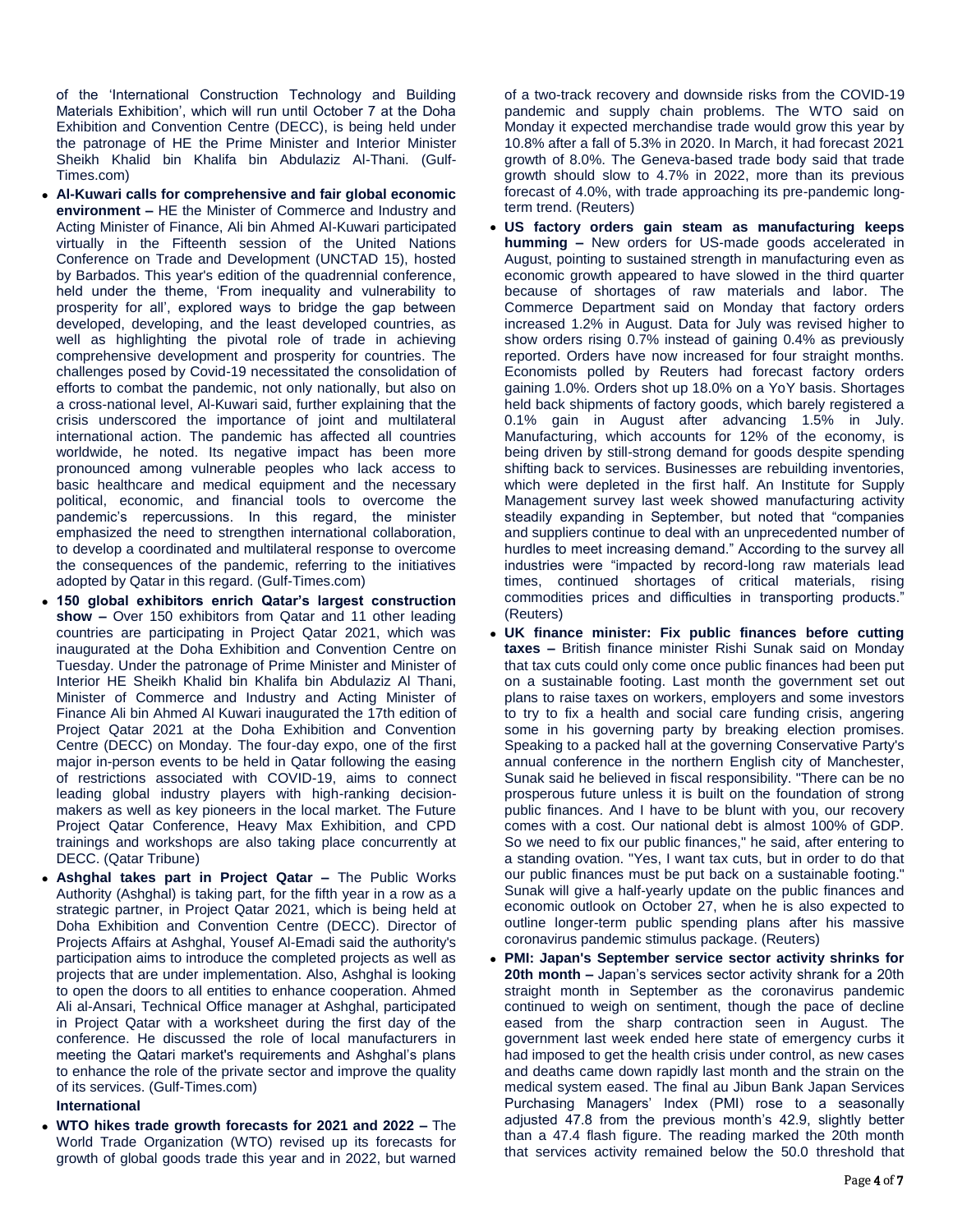separates contraction from expansion. The PMI survey showed the services sector grew more positive about activity in the coming year, with optimism hitting its highest since June amid hopes that the pandemic's impact on the world's third-largest economy will ease. But it also showed the private sector overall faced the strongest headwind from rising costs in 13 years as supply chain disruptions dampened domestic and global economic activity. The final au Jibun Bank Flash Japan Composite PMI, which is calculated using both manufacturing and services, remained in contraction, coming in at 47.9, from August's final of 45.5. (Reuters)

#### **Regional**

- **OPEC+ sticks to plan for gradual output hike, oil price roars higher –** OPEC+ agreed on Monday to stick to an existing pact to hike oil output by 400,000 bpd in November, despite consumer calls for more crude and surging prices that threaten an economic recovery from the pandemic. The OPEC, Russia and allies, known as OPEC+, have been under pressure from big consumers, such as the United States and India, to add extra supplies after oil prices climbed 50% this year. OPEC+ ministers "reconfirmed the production adjustment plan" previously agreed for adding 400,000 bpd in November, the group said in a statement issued after their online ministerial talks. (Zawya)
- **77% of Middle East investors plan to increase exposure to China –** Middle East investors have increased their exposure to China in the last year and plan to make further increases over the next several months, according to Invesco. More than four out of ten respondents (44%) from the Middle East said they had increased exposure, while the majority (77%), would make further increases over the next 12 months. Nearly three quarters (74%) also expect better economic conditions in China, relative to those globally, over the next 12 months, according to an Economist Impact survey on global investors' China exposure that was commissioned by Invesco. (Zawya)
- **Saudi Arabia non-oil exports hit record high, says minister –** Saudi Arabia's non-oil exports were SR255bn from June 2020 to June 2021, the highest in the kingdom's history, the information minister designate said at a news conference on Monday. (Zawya)
- **CEO: Aramco to complete 1mn bpd oil capacity expansion by 2027 –** Saudi Arabia's national oil company will complete its 1mn bpd oil output expansion project by 2027 to bring its total production to 13mn bpd, its CEO said on Monday. "Our maximum sustained capacity from 12 to 13mn (bpd)... is not going to come to full capacity at 13mn bpd until 2027," Saudi Aramco CEO Amin Nasser told the Energy Intelligence Forum online conference. Nasser said that tighter global natural gas supplies helped boost oil demand by 500,000 bpd as consumer shift from gas to crude. (Reuters)
- **Aramco says global natural-gas crisis is boosting oil demand –** Saudi Aramco said the natural-gas crisis was already boosting oil demand and reiterated plans to increase its output capacity. Crude consumption's risen by around 500,000 bpd, according to Amin Nasser, chief executive officer of the world's biggest oil company. That's more than the size of a production increase agreed by OPEC+ for next month. A shortage of gas has sent prices soaring in Europe and Asia to the equivalent of around \$180 per barrel of oil, forcing some businesses to switch to crude products for their power. (Bloomberg)
- **Saudi MBC Group-backed Al Arabia to offer 30% stake in IPO –** Arabian Contracting Services Company, or Al Arabia, in which Middle East media conglomerate MBC Group holds a stake, has announced its intention to sell 30% of its shares in an initial public offering (IPO) and list on the Saudi Stock Exchange

(Tadawul). The public offering is expected to take place from October 26 to October 28, according to a company prospectus. A book-building process will determine the offer price per share. At least 15mn shares will be offered to qualified institutional investors, as well as individual investors in Saudi Arabia and the rest of the GCC region. (Zawya)

- **Saudi-listed Sadr Logistics acquires factory for SR4.792mn –** Saudi Arabia-listed Sadr Logistics has acquired a factory in Riyadh for SR4.792mn as it looks to expand its production capacity. The purchase was made through a public auction, the company, which specializes in providing storage and handling solutions, told the Saudi Stock Exchange (Tadawul). Spanning 5,516 square meters, the new facility in the second industrial area in Riyadh will be used to manufacture and produce Sadr Logistics products. (Zawya)
- **Batic completes acquisition of 35.8% of Smart Cities –** Batic Investment and Logistics Company has completed all procedures related to the acquisition of 35.8% of Smart Cities Solutions Company for Communication and Information Technology from Smart Parking Holding Company for a cash payment. The value of the deal amounts to SR107.87mn which was financed through credit facilities from Bank AlJazira, Batic said in a bourse disclosure on Monday. (Zawya)
- **Acwa Power completes offer to individual investors –** Acwa Power completes offering to individual investors with each receiving a minimum of six shares. Remaining shares will be allocated on a pro-rata basis with an allocation factor of 0.02197%. Company offered 81,199,299 shares, representing 11.1% of its new capital, allocating 90% to participating parties and 10% to individual investors. (Bloomberg)
- **Amazon rival noon to draw \$2bn from PIF, other backers –** Amazon.com Inc's Middle Eastern rival Noon.com is set to draw as much as \$2bn in financing from investors including Saudi Arabia's sovereign wealth fund over three to four years, as it seeks to capture a larger slice of the Gulf e-commerce market. The investments from the Public Investment Fund and others will be used to upgrade infrastructure and help speed up deliveries, Noon founder Mohamed Alabbar said late on Sunday. "They are happy with our progress and they are happy to fund," he said. (Bloomberg)
- **Sources: UAE expected to raise around \$3bn with debut bonds –** The UAE federal government is expected to raise between \$3bn and \$3.5bn from its debut bond sale, which will comprise three tranches denominated in U.S. dollars, two sources close to the deal said on Monday. While the federal government has never issued bonds before, several of the seven emirates that it comprises have, most notably the capital Abu Dhabi and commerce hub Dubai. Sources told Reuters on Sunday the UAE would start marketing its inaugural bonds this week. (Reuters)
- **UAE's ADNOC sets November Murban crude OSP at \$73.41/bbl –** The Abu Dhabi National Oil Company (ADNOC) has set the November OSP for its benchmark Murban crude at \$73.41 a barrel, the company said on Monday. The October OSP was \$69.73 a barrel. (Zawya)
- **UAE oil reliance at multi-year high despite lower production –** Oil's share in the UAE economy last year spiked to the highest since 2016 even though crude production fell around 18% on an annual basis, a federal-bond prospectus showed Monday. Oil accounted for about 29% of GDP in 2020, compared with 25% during the previous year. While the reason for the rise is unclear, the spread of Covid-19 last year took a toll on many of the country's businesses, with private-sector activity dropping to an all-time low. Countries in the region have been trying to prepare for a post-oil era, with economic diversification efforts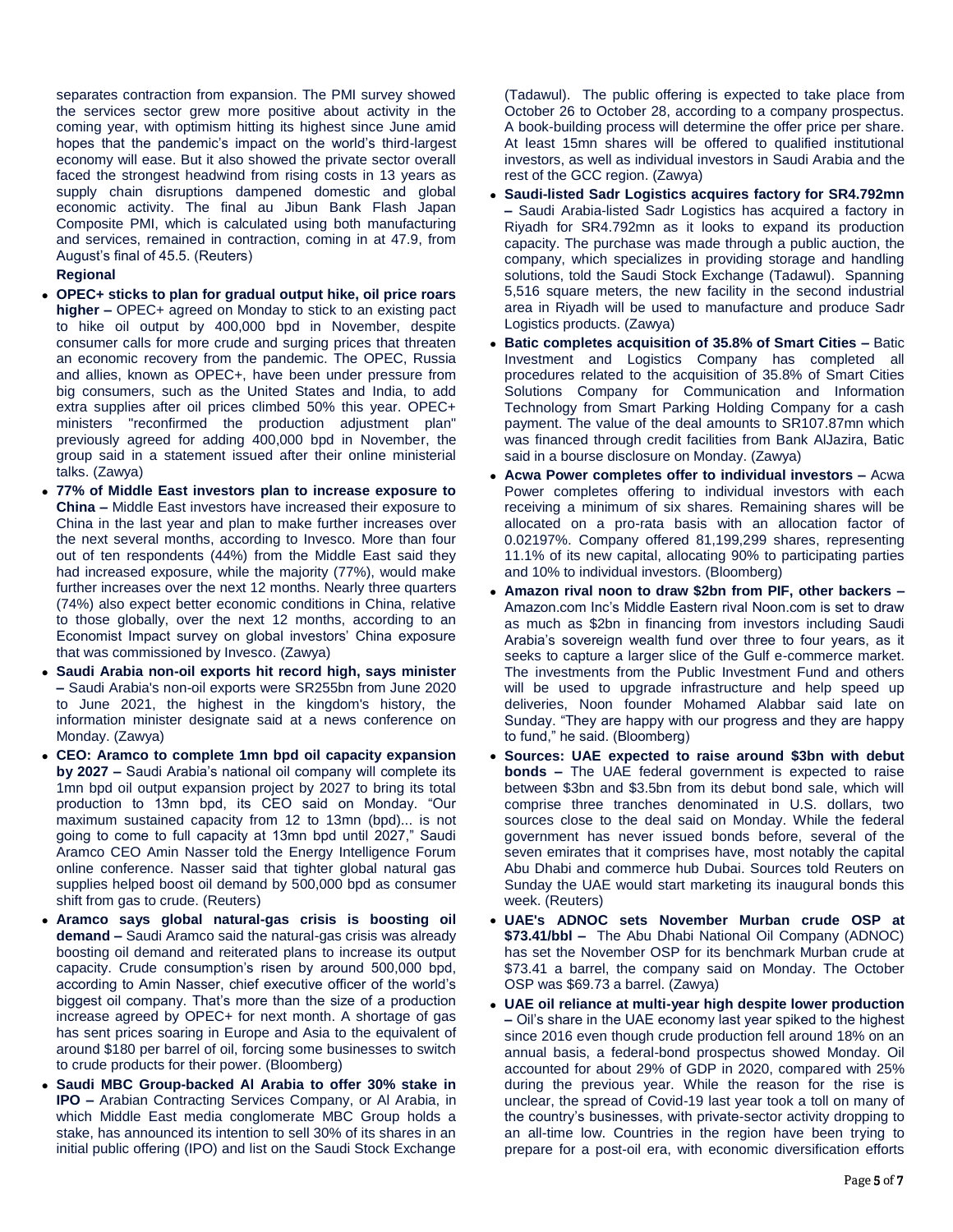being led in Saudi Arabia, Kuwait and Oman. The UAE's economy has distinguished itself through Dubai, the Middle East's business hub, which depends mainly on the private sector. (Bloomberg)

- **UAE's first federal debt adds to borrowing rush before fed taper –** The UAE is marketing the first bond sale in its 50-year history as a combined federation, joining the rush of emergingmarket borrowers tapping investors before the Federal Reserve starts winding down its pandemic stimulus. The securities, which are denominated in dollars, will mature in 10 and 20 years, according to a person familiar with the matter who's not authorized to speak publicly and asked not to be identified. The UAE is also offering a 40-year dual-listed Formosa bond -- debt issued in Taiwan and denominated in a currency other than the Taiwan dollar. Proceeds from the debt will go toward infrastructure projects and investments by its sovereign wealth fund. (Bloomberg)
- **Adnoc and OCI's fertilizer unit to sell shares in Abu Dhabi IPO –** Abu Dhabi and OCI NV plan to list their Middle Eastern fertilizer venture, just as prices soar. Amsterdam-based chemicals producer OCI and Abu Dhabi National Oil Co. will offer 13.8% of Fertiglobe in an initial public offering, they said in a statement on Tuesday. The deal will follow that of Adnoc Drilling Company PJSC, whose stock soared on its trading debut on Sunday following a \$1.1bn IPO. Fertiglobe's shares are expected to start trading in Abu Dhabi in late October, the statement said. The listing could be one of the biggest-to-date in the emirate and benefit from a rebound in fertilizers sales over the past year, amid a broad commodities rally as economies recover from the coronavirus pandemic. Prices have been given an extra lift in recent weeks by energy crises in Europe and China, as coal and natural gas are important fertilizer feedstocks. The company may be valued at about \$7bn including debt, Bloomberg reported in April. (Bloomberg)
- **Bahrain sells BHD70mn 91-day bills; bid-cover 2.16 –** Bahrain sold BHD70mn of bills due Jan 5, 2022. Investors offered to buy 2.16 times the amount of securities sold. The bills were sold at a price of 99.647, have a yield of 1.4% and will settle on October 6. (Bloomberg)